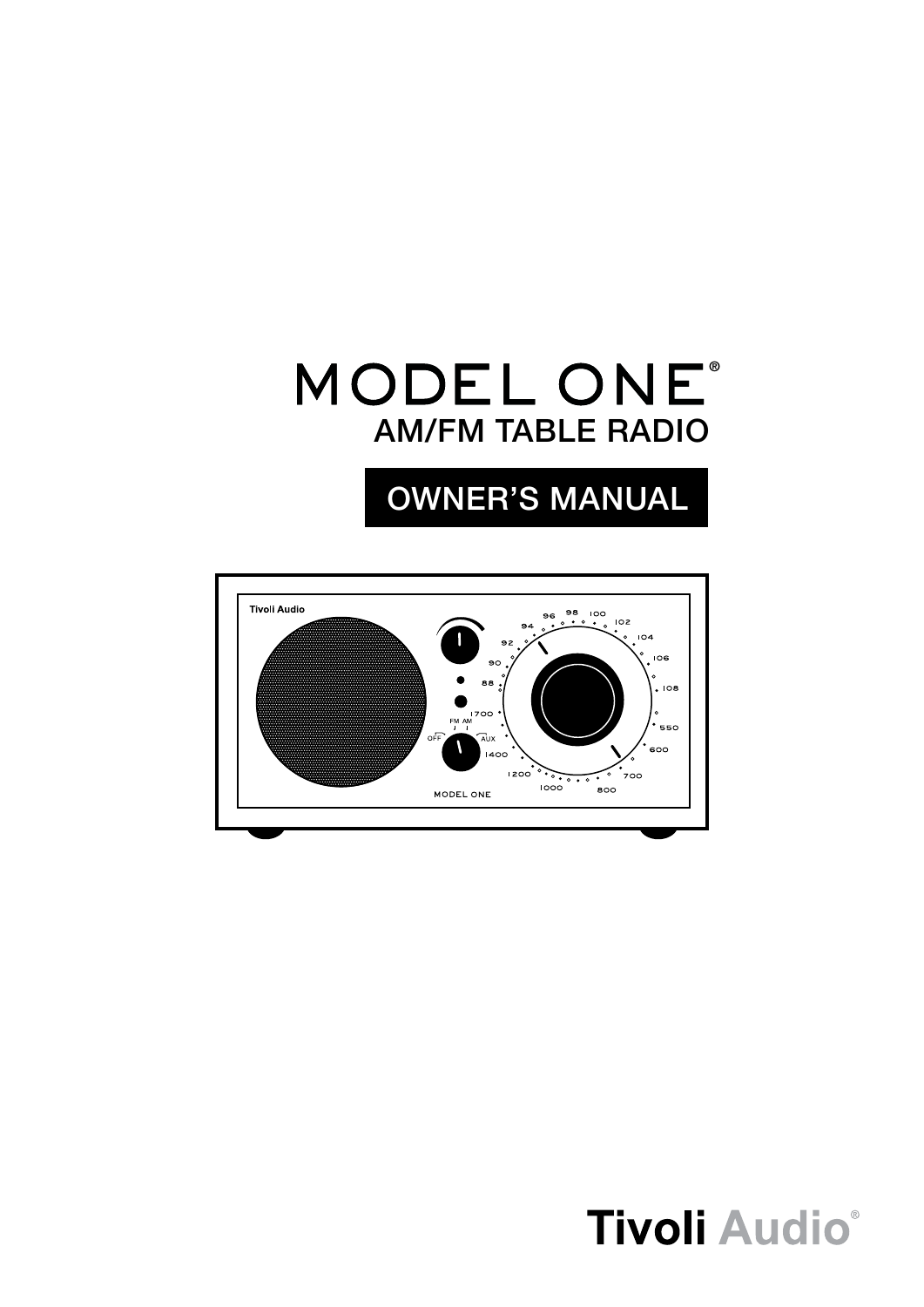



This symbol is intended to alert the user to the presence of uninsulated "dangerous voltage" within the product's enclosure that may be of sufficient magnitude to constitute a risk of electric shock to persons



This symbol is intended to alert the user to the presence of important operating and maintenance (servicing) instructions in the literature accompanying the appliance.

### **Important Safety Instructions**

- 1. Read these instructions.
- 2. Keep these instructions.
- 3. Heed all warnings.
- 4. Follow all instructions.
- 5. WARNING To reduce the risk of fire or electric shock, do not expose this apparatus to rain or moisture.
- 6. Clean only with dry cloth.
- 7. Do not block any ventilation openings. Install in accordance with the manufacturer's instructions.
- 8. Do not install near any heat sources such as radiators, heat registers, stoves, or other apparatus (including amplifiers) that produce heat.
- 9. Do not defeat the safety purpose of the polarized or grounding-type plug. A polarized plug has two blades with one wider than the other. A grounding type plug has two blades and a third grounding prong. The wide blade or the third prong are provided for your safety. If the provided plug does not fit into your outlet, consult an electrician for replacement of the obsolete outlet.
- 10. Protect the power cord from being walked on or pinched particularly at plugs, convenience receptacles, and the point where they exit from the apparatus.
- 11. Only use attachments/accessories specified by the manufacturer.
- 12. Use only with the cart, stand, tripod, bracket, or table specified by the manufacturer, or sold with the apparatus. When a cart is used, use caution when moving the cart/apparatus combination to avoid injury from tip-over.



- 13. Unplug this apparatus during lightning storms or when unused for long periods of time.
- 14. This product has been tested and found to comply with the limits for Part 15 of the FCC rules. These limits are designed to provide reasonable protection against harmful interference in a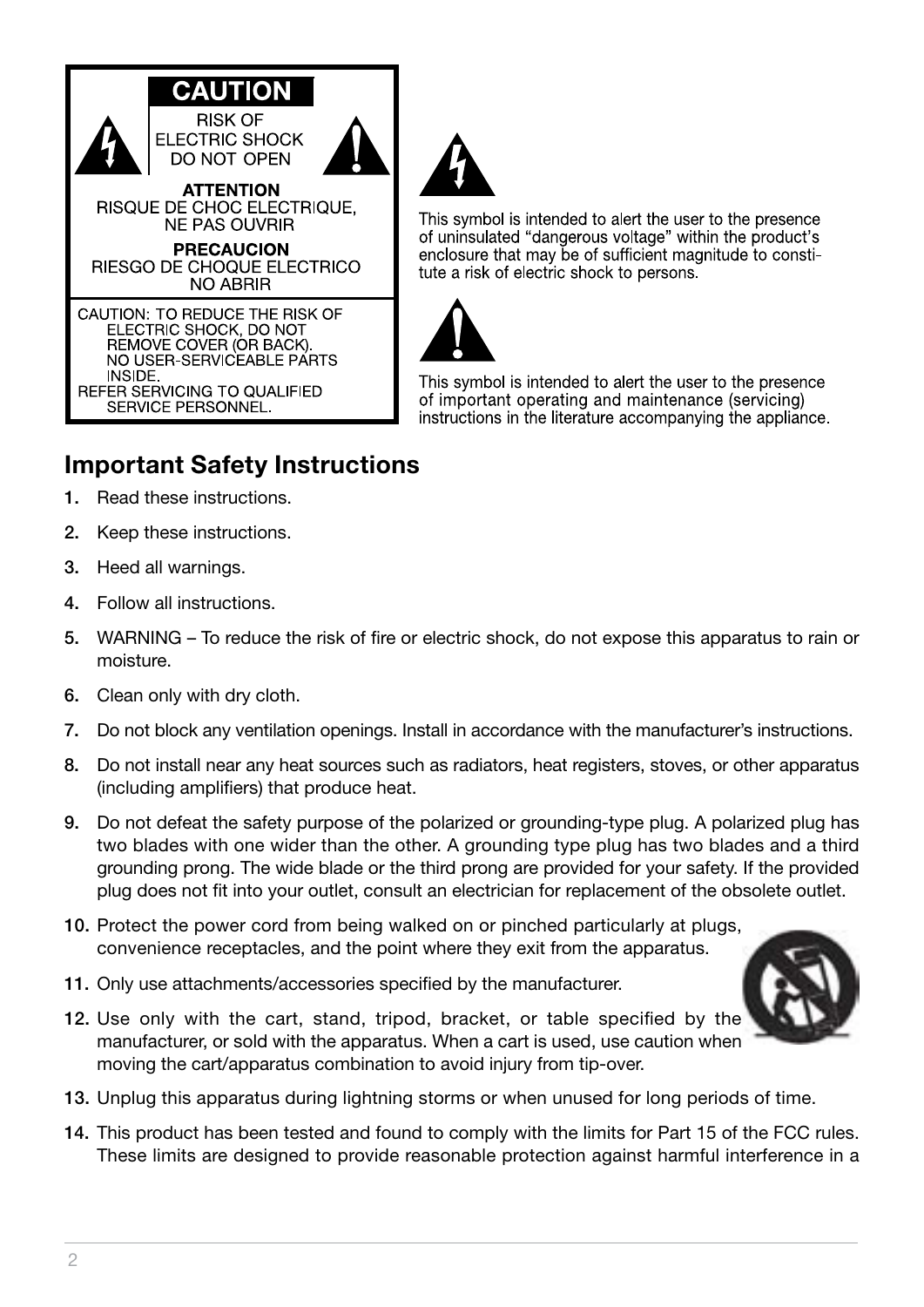residential installation. This product generates, uses, and can radiate radio frequency energy and, if not installed and used in accordance with the instructions, may cause harmful interference with radio communications. However, there is no guarantee that interference will not occur in a particular installation. If this equipment does cause harmful interference to radio or television reception, which can be determined by turning the product on and off, the user is encouraged to try to correct the interference by one or more of the following measures:

- • Reorient or relocate the receiving antennas.
- Increase the separation between the equipment and the receiver.
- • Connect the equipment to an outlet on a circuit different from that to which the receiver is connected.
- 15. If an outside antenna or cable system is connected to the product, be sure the antenna or cable system is grounded so as to provide some protection against voltage surges and built-up static changes. Article 810 of the National Electrical Code, ANSI/NFPA 70, provides information with regard to proper grounding of the mast and supporting structure, grounding of the lead-in wire to an antenna discharge unit, size of grounding conductors, location of antenna-discharge unit, connection to grounding electrodes, and requirements for the grounding electrode. See figure A.

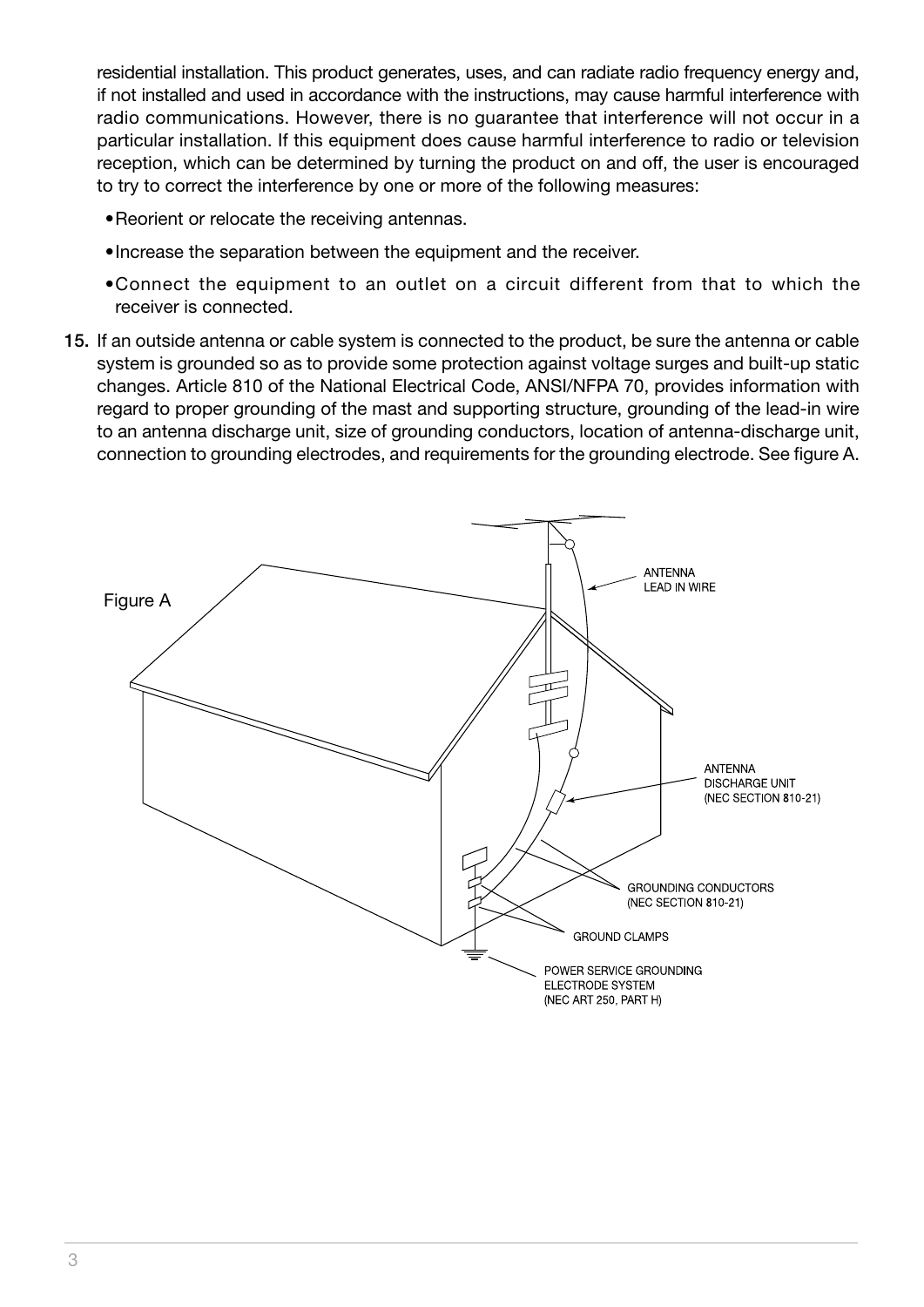- 16. An outside antenna system should not be located in the vicinity of overhead power lines or other electric light or power circuits, or where it can fall into such power lines or circuits. When installing an outside antenna system, extreme care should be taken to keep from touching such power lines or circuits as contact with them might be fatal.
- 17. Operate this product only from the type of power source indicated on the rear panel. For products using an external power supply, use an exact replacement if lost or damaged. For products operating from battery power, refer to the user manual.
- 18. Unplug this product from the wall outlet and refer servicing to qualified service personnel under the following conditions:
	- a. When the power supply cord or plug is damaged.
	- b. If liquid has been spilled or objects have fallen into the product.
	- c. If the product has been exposed to water or rain.
	- d. If the product does not operate normally by following the operating instructions.
	- e. If the product has been dropped or damaged in any way.
	- f. When the product exhibits a distinctive change in performance.
- 19. When replacement parts are required, be sure the service technician has used replacement parts specified by the manufacturer, product is in proper operating condition.
- 20. Upon completion of any service, ask the service technician to perform safety checks to confirm the product is in proper operating condition.
- 21. Apparatus shall not be exposed to dripping or splashing and no objects filled with liquids, such as vases, shall be placed on the apparatus.
- 22. The recommended operating temperature range is  $41^{\circ}F 104^{\circ}F$  (5°C to  $40^{\circ}C$ ).
- 23. The 12VDC input is suited for operating this product in a boat or camper using an optional 12VDC, 1A fused adapter.
- 24. Keep this product a safe distance away from naked flame, such as a lit candle.
- 25. WARNING The mains are not disconnected in the off position, but the circuits are de-powered.
- 26. As the main plug is used to disconnect the system from the mains, connect the system to an easily accessible AC outlet.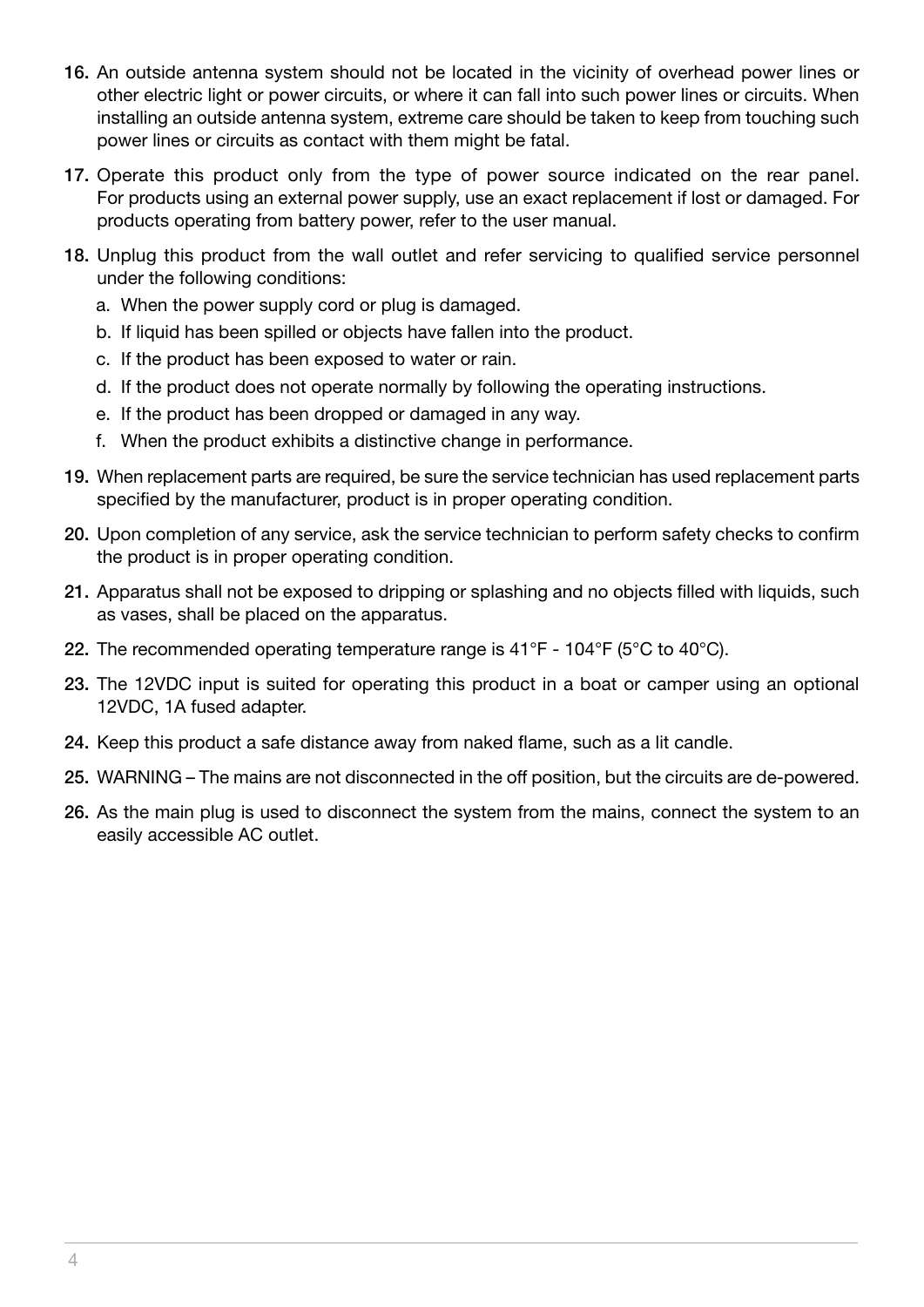### **Model One Instructions**

Congratulations on your purchase of the Model One table radio. We believe the Model One to be one of the finest mono analog table radios on the market today.

We know you are eager to use your new radio, but please take a moment to read this owner's manual and Safety Instructions. If you have any questions, please do not hesitate to contact your dealer or Tivoli Audio.

#### **Please save the carton and original packing should you ever need to ship your radio, as shipping damage is not covered by the factory warranty.**

On behalf of all of us, thank you for choosing Tivoli Audio and enjoy your new Model One radio!

### **About Tivoli Audio**

Tivoli Audio was founded by Tom DeVesto with the mission of bringing simple to use, elegantly designed, high quality audio products to consumers. As CEO and head of research and development at his former company, Cambridge SoundWorks\*, Tom was responsible for the development of many of the best selling home entertainment and multi-media products on the market. He also held senior management positions in product development at both Advent and Kloss Video.

\*Cambridge SoundWorks is a registered trademark of Creative Labs, Singapore.

#### **Packed with your Model One you should find one each:**

- • One (1) 9' Power Cord
- One (1) FM Wire Antenna
- • One (1) Warranty Registration Card

Please contact your dealer or Tivoli Audio if any of these items are missing.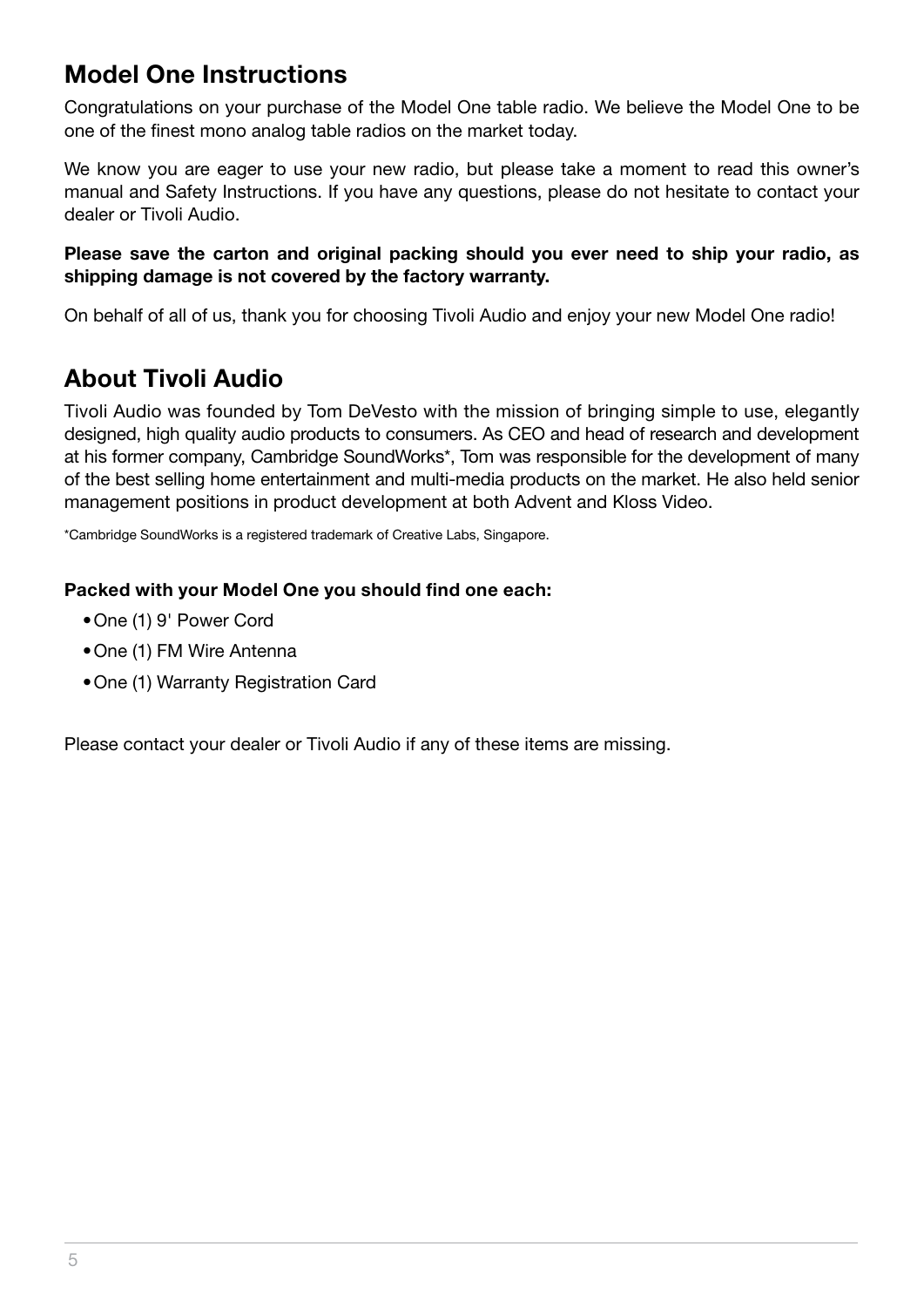#### **Guide to Features (Front Panel)**



- 1. **VOLUME KNOB:** Rotate the volume knob to the right to increase the volume or to the left to decrease the volume. This knob also controls the volume of the headphone output.
- 2. **OFF/FM/AM/AUX KNOB:** Turn the knob one click to the right to hear the FM band, two clicks to the right to hear the AM band, or three clicks to the right to select the auxiliary input.
- 3. **TUNING KNOB:** Rotate the analog tuning dial to the right or to the left to adjust the FM (upper half of dial) or AM (lower half of dial) frequency range.
- 4. **TUNING INDICATOR:** Brightest when best tuning has been achieved. Some listenable AM stations will not light the tuning indicator and should be tuned by ear for the clearest signal. This light may or may not remain lit when in the AUX position depending upon the position of the AM dial.
- 5. **POWER INDICATOR:** Glows when the source knob is in any position other than Off.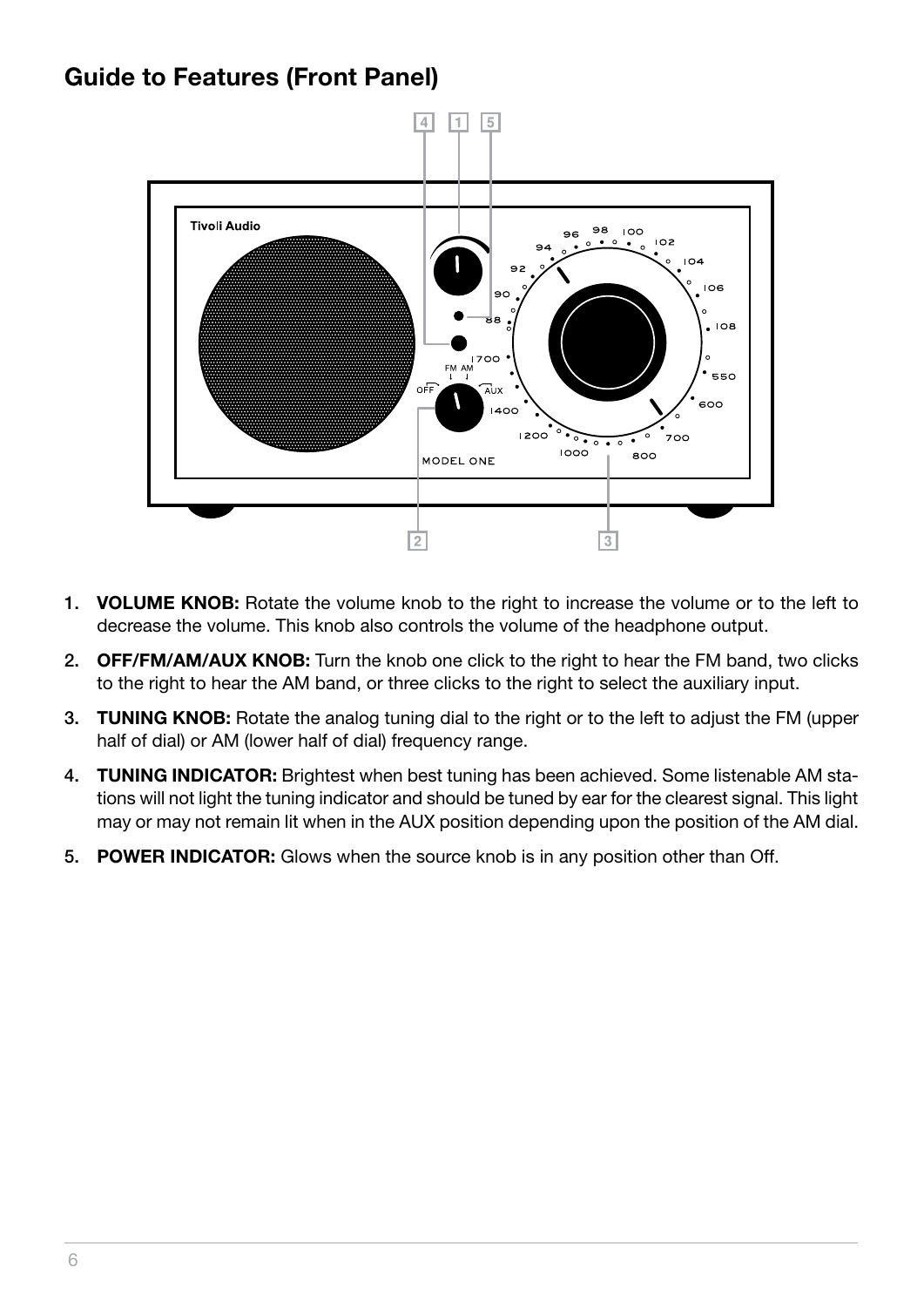#### **Guide to Features (Rear Panel)**



- 6. **12VDC/800mA:** This input is for use with an optional 1A fused, 12VDC adaptor, for operation in a boat or camper. The connector must be 5.5mm/2.1mm center positive.
- 7. **FM ANTENNA SWITCH:** Switch between internal and external FM antennas. This switch has no affect on AM reception.
- 8. **EXTERNAL FM CONNECTION:** In some cases, FM reception may be improved by sliding the included external FM antenna over this "F" connector and setting the antenna switch to External. For more, see the section marked Reception. When disconnecting the included FM antenna, always firmly grasp the black connector. Never pull on the wire itself or you may damage the antenna.
- 9. **EXTERNAL AM CONNECTION:** In some cases, AM reception may be improved by connecting an external AM antenna (not included) to this jack, which accepts a 1/8" male stereo mini connector. For more, see the section marked Reception.
- 10. **HEADPHONE OUT:** Connect a headset (not included) to this variable stereo output for private listening. The headset will mute the primary speaker. The headset's volume is adjusted using the volume knob. This stereo output accepts a 1/8" stereo male mini connector. Avoid using headphones at high volume levels to prevent possible hearing damage.
- 11. **AUX IN:** To hear audio from another device, such as a CD player, MP3 player, or computer, connect said device's audio output to this stereo input and switch the front source knob to Aux. Switching to the Aux position does not turn on the connected device. This stereo input accepts a 1/8" stereo male mini connector. The left and right stereo signal is summed to mono. Note you may need to adjust the volume level differently for an auxiliary device than the level used for radio listening.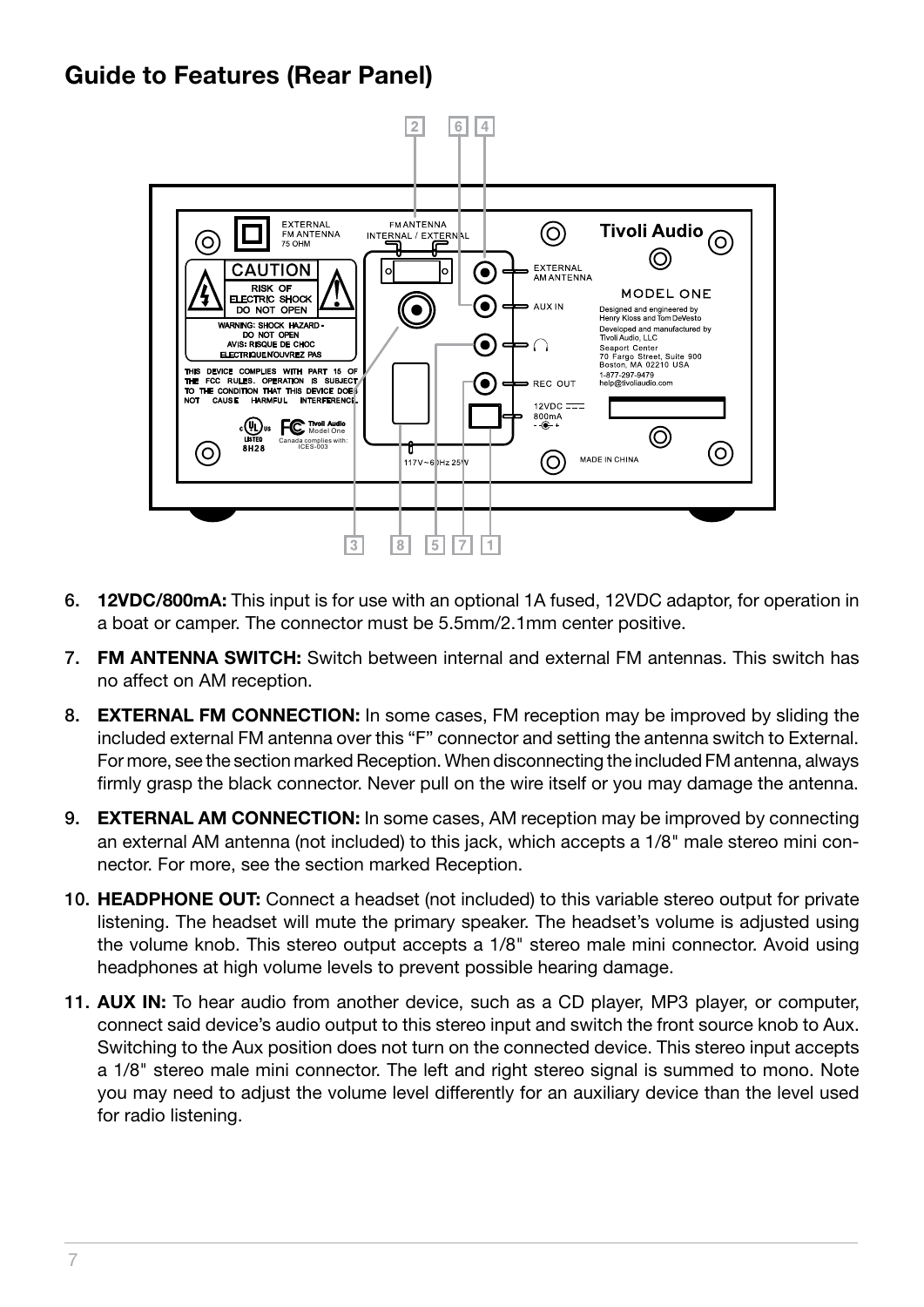- 12. **REC OUT:** You can record from the Model One radio by connecting a cassette deck's audio input (or other recording device) to this fixed level stereo output. You can also use the Model One radio as a high performance analog tuner by connecting it to the audio input of a preamplifier or integrated amplifier. The primary speaker will not be muted when using this output. This jack accepts a 1/8" stereo male mini connector.
- 13. **AC INPUT:** Connect the included power cord to this input. When unplugging the power cord from the wall outlet, always grab it by the plug. We recommend using a powerstrip with surge protection. When disconnecting the power cord, always grasp it firmly at the connector. Never pull on the cord itself. Do not bundle the power cord together with the external FM antenna or any audio cables, as this can inject noise in the audio path.

#### **Reception**

The internal FM and AM antennas will provide good reception. An optional outdoor antenna will provide the best possible reception. Another alternative is to use an optional FM dipole antenna with adapter. Connecting your cable television 75ohm coaxial cable to the external FM connection may also provide clear local reception, although you must usually request activation of this service through your cable company.

For AM, rotate the radio for best reception. An optional external AM wireless or wired antenna may provide improved AM reception.

Buildings made with concrete, steel, or aluminum siding will hinder reception. Household appliances, electric blankets, computers, CD players, and other electronic devices can also adversely affect reception or inject noise. If you experience this, move the Model One radio further from the offending device or plug it into an electrical outlet not shared by another device. Metal surfaces may also hinder AM reception.

#### **Placement**

Place the unit on a flat, stable surface. Do not block the bottom bass port. The Model One radio is not video shielded and should be kept at least 5" away from a computer monitor or television. The Model One radio can be positioned vertically as well as horizontally. Placement in a bookcase, cabinet, or close to walls or corners may inflate the bass.

#### **Cleaning**

Never use any harsh cleansers or solvents on your radio. Avoid spray-on waxes. Unplug the Model One radio prior to cleaning. The face may be cleaned with a slightly damp, soft cloth. Painting or staining the wood cabinet will void your warranty.

**NOTE: Tivoli Audio cabinets use real wood veneers. Since natural wood varies greatly, it is not possible to achieve an exact wood color/grain match between models. You may also notice the wood darken over time with exposure to sunlight. Again, this is normal for real wood.**

**It is also possible dyed veneers such as blue, red, etc., could fade from exposure to sunlight. This is not covered under the warranty.**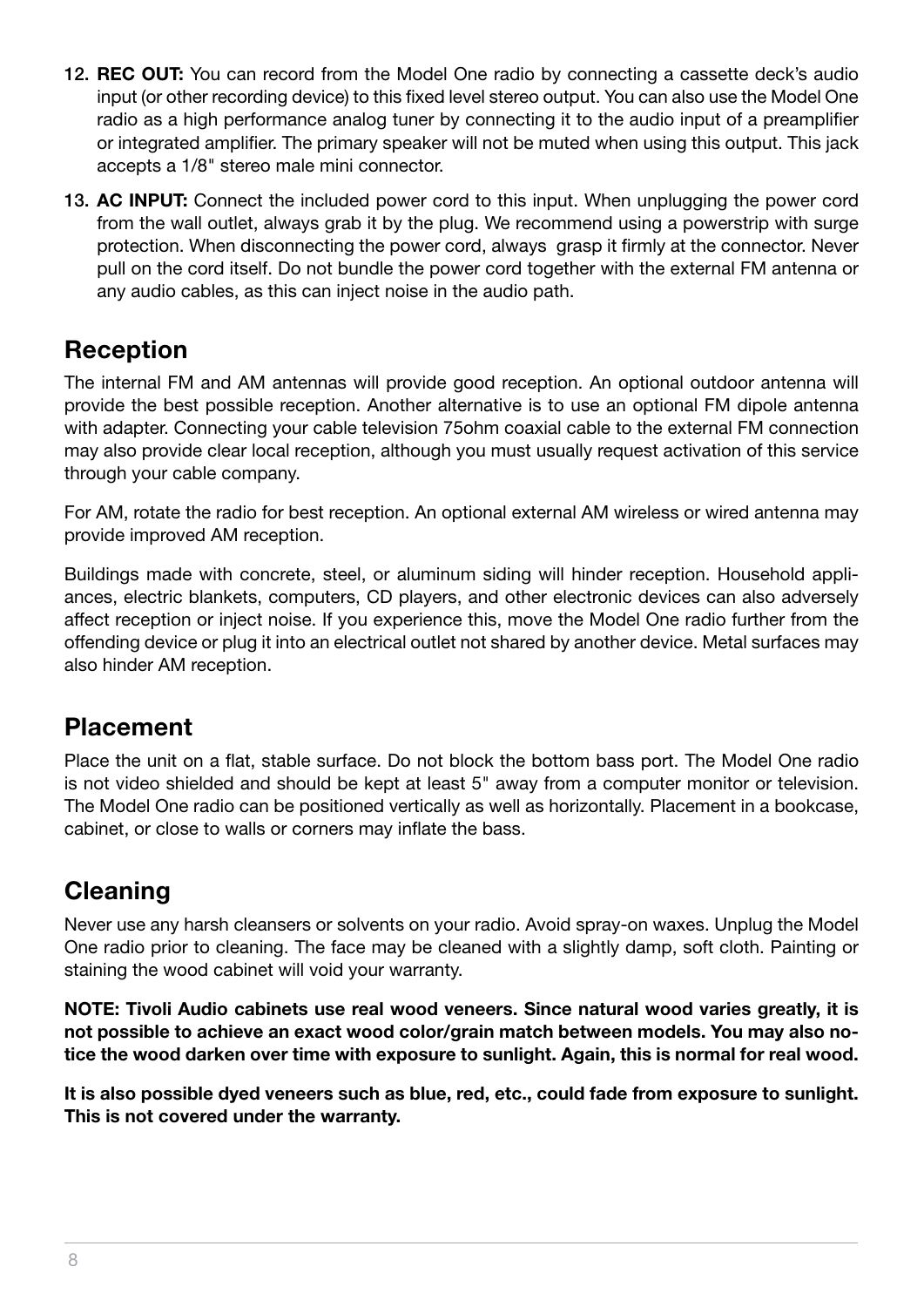### **Limited Warranty**

Tivoli Audio manufactures its products to very high standards and we are confident our products will perform well. Accordingly, we provide a limited warranty on this product against manufacturing defects in material and workmanship to the original owner, for a period of one year from the original date of purchase. This warranty is non-transferable.

This Limited Warranty covers the functionality of the product for its normal, intended use as specified in this Owner's Manual. It does not cover a malfunction or damage that has resulted from improper or unreasonable use or installation, faulty ancillary equipment, modifications, unauthorized repair, shipping damage or loss, abuse, accidents, use on improper voltage/current, power surges, lightning or other acts of God, excess moisture, normal wear and tear, commercial use, or purchase from unauthorized dealers. Proof of purchase as evidence the unit was purchased from an authorized dealer may be required for warranty service. **Please contact the dealer of purchase or local distributor for warranty service or repair.**

Returns of any model purchased directly from Tivoli Audio via our website, telephone, mail, or fax: must have a Return Authorization (RA) number clearly indicated on the outside of the package. An RA number can be obtained by phoning Tivoli Audio customer service (1.877.297.9479) with the product's model name, serial number, approximate date of purchase, and detailed description of the problem, or by filling out the RA form on our web site (www.tivoliaudio.com). PRODUCTS RETURNED TO TIVOLI AUDIO WITHOUT A VALID RA # WILL BE RETURNED UNOPENED TO THE SENDER.

Please refrain from opening this product or taking it apart as doing so will void this Limited Warranty. There are no user serviceable parts inside. Tivoli Audio will not pay for costs incurred due to correction of reception problems, elimination of externally generated static/noise, loss of time, inconvenience, loss of use of product, or damage caused by improper use of this product.

In the event the product is returned during the warranty term and is eligible for service under this Limited Warranty, we will repair or replace any defective parts within a reasonable period of time and free of charge.

THIS LIMITED WARRANTY GIVES YOU SPECIFIC LEGAL RIGHTS SUBJECT TO SPECIFIED CONDITIONS. YOU MAY ALSO HAVE OTHER LEGAL RIGHTS WHICH APPLY TO THE PRODUCT YOU HAVE ACQUIRED. SOME PLACES DO NOT ALLOW THE EXCLUSION, RESTRICTION, OR MODIFICATION OF CERTAIN IMPLIED RIGHTS OR THEIR EFFECT. IN THOSE SITUATIONS THIS LIMITED WARRANTY WILL ONLY APPLY TO THE EXTENT THAT THE APPLICABLE LAW ALLOWS.

The provisions of the Limited Warranty are in lieu of any other warranties or conditions, except those provided by law. This Limited Warranty does not affect any legal rights provided to you by law and does not preclude any remedy you may have under law.

In states where liability limits are not precluded by statute, the maximum liability of Tivoli Audio shall not exceed the purchase price paid by you for the product. In states where limitations of liability are precluded by law, Tivoli Audio shall be liable for no more than the direct damages for bodily injury, and/or real or personal property arising from the negligence of Tivoli Audio.

Where not prohibited by law, Tivoli Audio shall not be liable for special, incidental, consequential, or indirect damages. Some places do not allow limitations on the exclusion or limitation of relief, special, incidental, consequential or indirect damages, or the limitation of liability to specified amounts, so the above limitations or exclusions may not apply to you.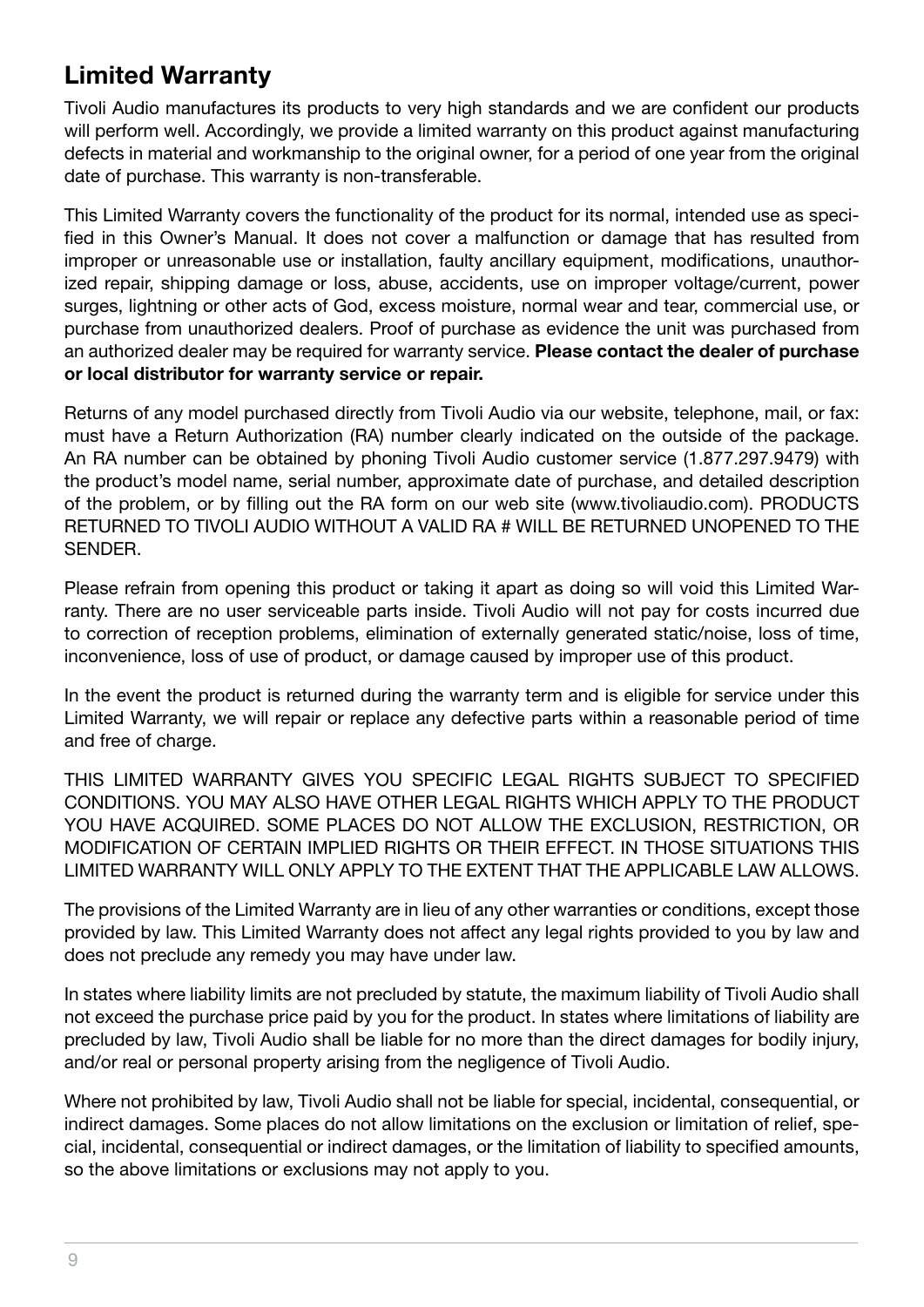This Limited Warranty is void if the label bearing the serial number has been removed or defaced.

For service outside the USA, please contact your local distributor.

If you purchased an extended service contract from your dealer and service is required after the term of this Limited Warranty has expired, please contact your extended service contract provider to obtain service.

For your convenience, you may register your product for warranty service online at our website, www.tivoliaudio.com. There is no legal obligation for you to provide personal information. However, such information allows us to maintain a record of the Tivoli Audio products acquired by you and better understand the purchasers of our products. The information collected will be used for marketing purposes by Tivoli Audio and, where permitted, to contact you in relation to the products you have acquired or other products which might be of interest to you from Tivoli Audio or other companies. The information that you provide may be processed in another country.

You may email questions to us at mail@tivoliaudio.com

#### **Specifications**

| Model:        | Tivoli Audio <sup>®</sup> Model One <sup>®</sup> |
|---------------|--------------------------------------------------|
| Type:         | AM/FM analog mono table radio                    |
| <b>Driver</b> | One 3" (76.2mm) full-range driver                |
| Dimensions:   | 8.375" W x 4.5" H x 5.25" D                      |
|               | (21.3cm W x 11.4cm H x 13.3cm D)                 |
| Weight:       | 4.10 lbs (1.86 kg)                               |

Specifications subject to change without notice.

Tivoli Audio reserves the right to make product changes without notice.

Tivoli Audio, the Tivoli Audio logo and Model One are trademarks of Tivoli Audio, LLC.